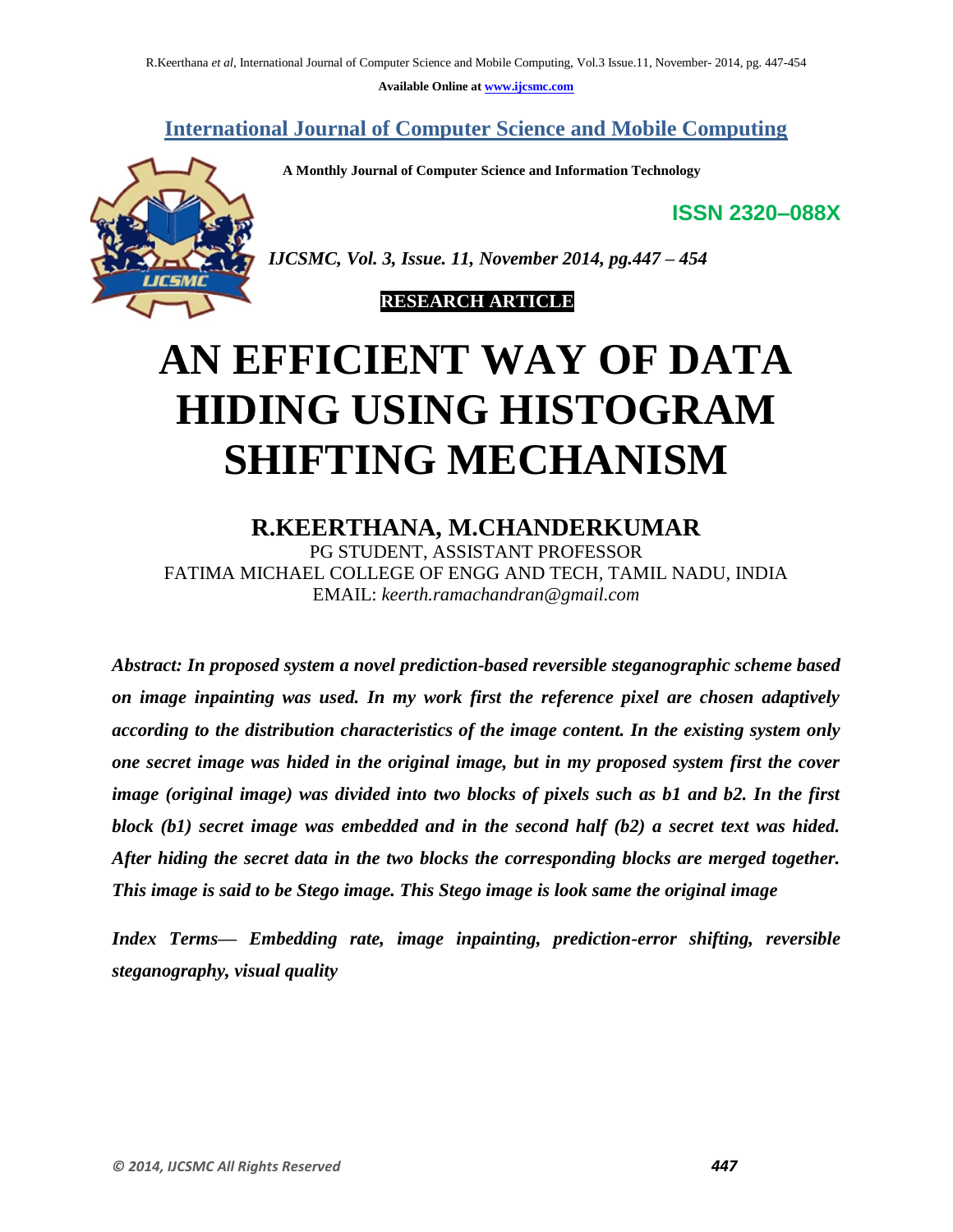# **1.INTRODUCTION**

Steganography is the art of secret way of communication.In this reversible Steganography was used which is used to retain the original image even after the secret message was embedded.This reversible data hiding can be used for medical, military, and legal applications, which do not allow any modification in the digital representation of the cover image due to the risk of misinterpretations. The property of reversibility means that the original form of the image, before the secret bits were embedded, can be recovered completely after the embedded bits are extracted. Reversible data hiding can be used for medical, military, and legal applications, which do not allow any modification in the digital representation of the cover image due to the risk of misinterpretations. There are two main categories of reversible data hiding methods for images, i.e., methods based on difference expansion and methods based on histogram shifting. In this work, the cover image was divided into a series of nonoverlapping, neighboring pixel pairs, and the difference of each pixel pair was doubled. Then, the doubled difference was either kept reserved or modified according to the parity of the embedding secret bit. On the receiver side, the embedded secret data can be extracted easily from the least significant bit (LSB) of the differences of the pixel pairs in the stego image. But the additional information of the location map was needed to solve the underflow and overflow problems. Different from cryptography, the main goal of data hiding is to conceal the hidden data by the carrier media, so that the hidden data is transferred without drawing suspicions. The hiding algorithms are to maintain the natural appearance of the cover media and to keep uninvolved people from even thinking the information exists. To hide information inside an image, there are several available domains where steganography algorithms exploit such as spatial domain or DCT domain. Among various types of images, JPEG format is a commonly used standard of lossy compression for photographic images. JPEG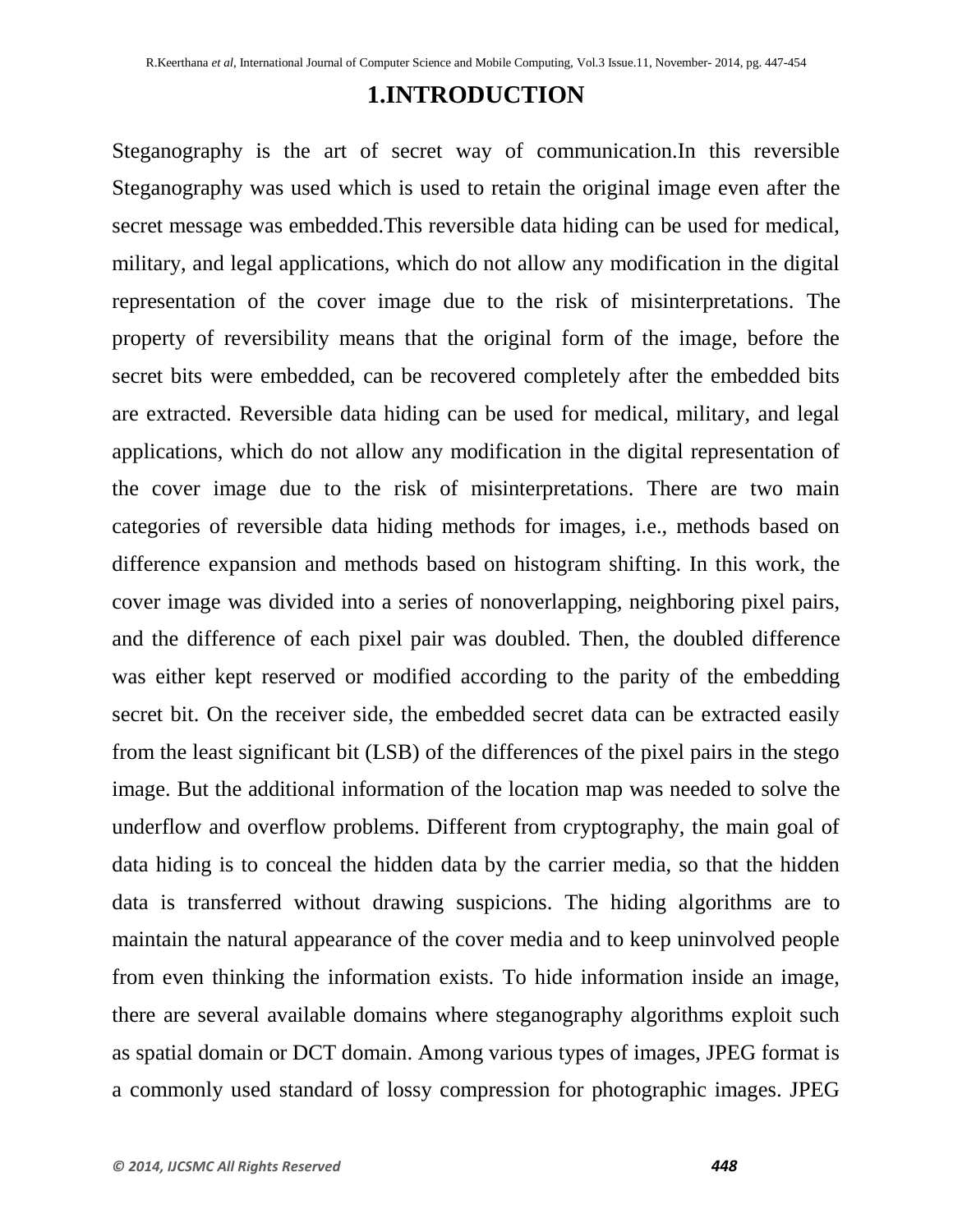images can typically gain 30:1 compression ratio with little perceptible loss in image quality. Another advantage of JPEG standard is that the degree of compression can be adjusted, allowing a selectable tradeoff between storage size and image quality.

In this work, a secret communication scheme is proposed, in which the data is doubly protected by both encryption stage and hiding stage. The message to be embedded is first processed by applying some encryption techniques. After the encryption stage, the scrambled message is then embedded into a JPEG image by managing different quantization tables. The final result is a JPEG image containing some certain regions with different image quality. The recipient performs reverse steps to extract the information: first extract the pattern of the scrambled message, and then use the key which was shared previously to decipher the message.

#### **The Principle of This Message Hiding Scheme**

Consider the case when a set of coefficients is quantized by an amount, i.e., a block of size 8X 8 contains DCT coefficients from to maps to a QT of the same size. Each DCT coefficient is quantized by the corresponding amount in QT and then rounded to the nearest integer (the rounding rule may vary between different schemes

$$
\hat{c}_{ij} = round\bigg(\frac{c_{ij}}{q_{ij}}\bigg). \tag{1}
$$

If that DCT set is recalculated and then the set is quantized a second time by an amount, which after reconstruction gives the DCT coefficients set . Except in the case of (which means no more quantization), the difference between and will be minimal only wheng $2=q1$ . In other words, if was previously quantized by a value, in which , means that it was processed with lower quality, and then the difference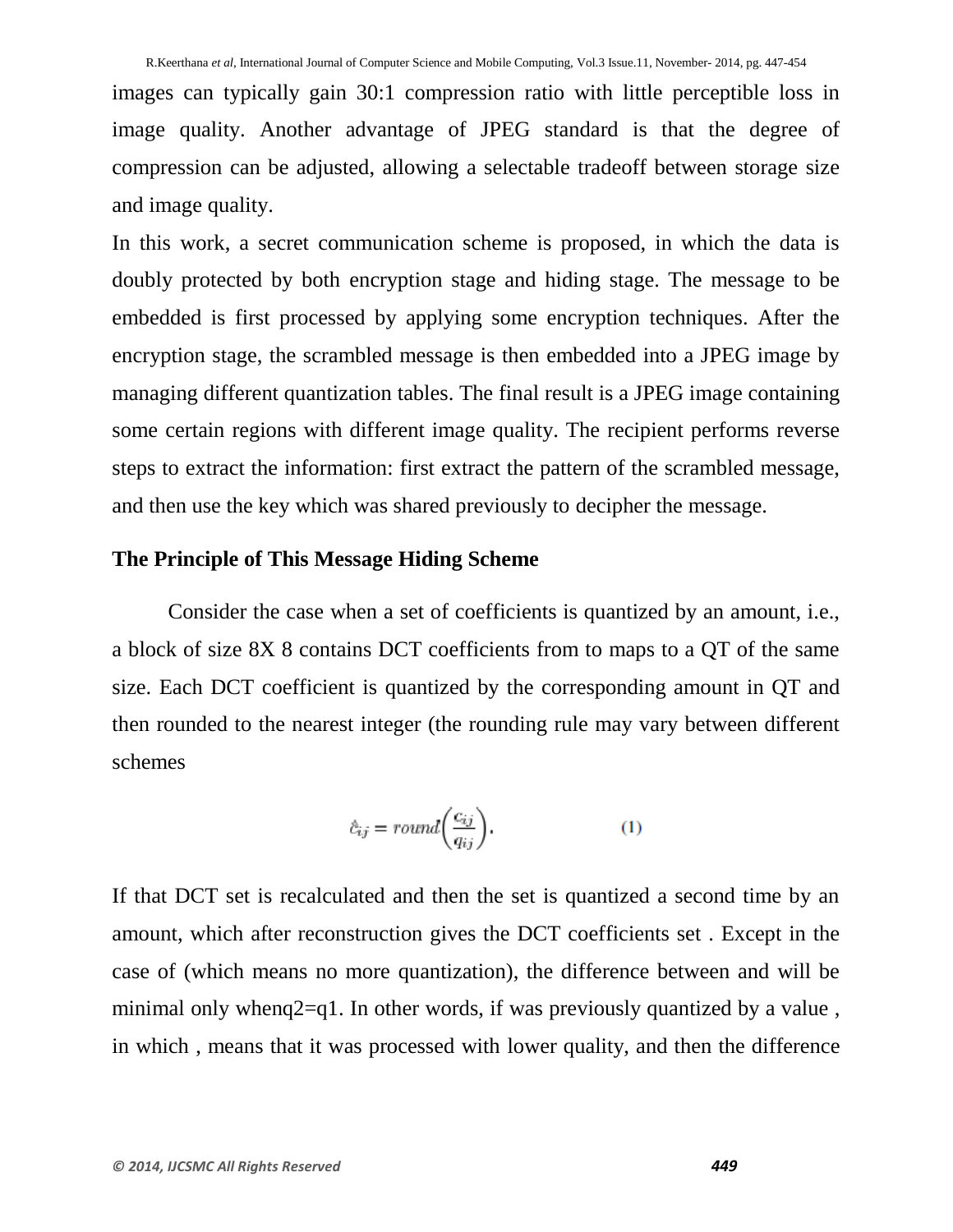defined by (2) reaches minimum value as , if we consider the difference in (2) as a function of q2.

$$
difference = \sum_{i,j} \left\| c_1^{ij} - c_2^{ij} \right\|^2 (i, j = 1, ..., 8).
$$
 (2)

Besides, the difference also reaches a local minimum as reaches. To embed a secret message into a JPEG image, some specific regions of the image are compressed with lower quality. The regions with lower quality are employed to carry the hidden information, and an embedded image is used as a media for secret communication.

#### **Encryption Stage:**

The image to be embedded is first passed through an encryption stage. Here we simply apply an automorphism algorithm [7], [8] to permute the pixels in the hidden message. In fact, any encryption algorithm can be applied in this stage, provided that the algorithm itself and the key are strong enough. An image, after applying some modulo operation, becomes a random pattern. For example, after applying this operator with the parameter  $\omega = 2$  on the original image 66 items. We have scrambled image like the image next to the original one; ω is the parameter for changing the divisor in this modulo operation and is considered the key for decryption. To be even more secured, in practice this step can be repeated with several rounds, and different sets of  $\omega$  and  $\eta$  can be applied. Hence the key that the recipient needs to reconstruct hidden image is the set of those ω and η values

#### **Steganalysis:**

Steganalysis is the art and science of detecting hidden messages from images made from stegosystems. Steganalysis is a fast growing science and relatively new.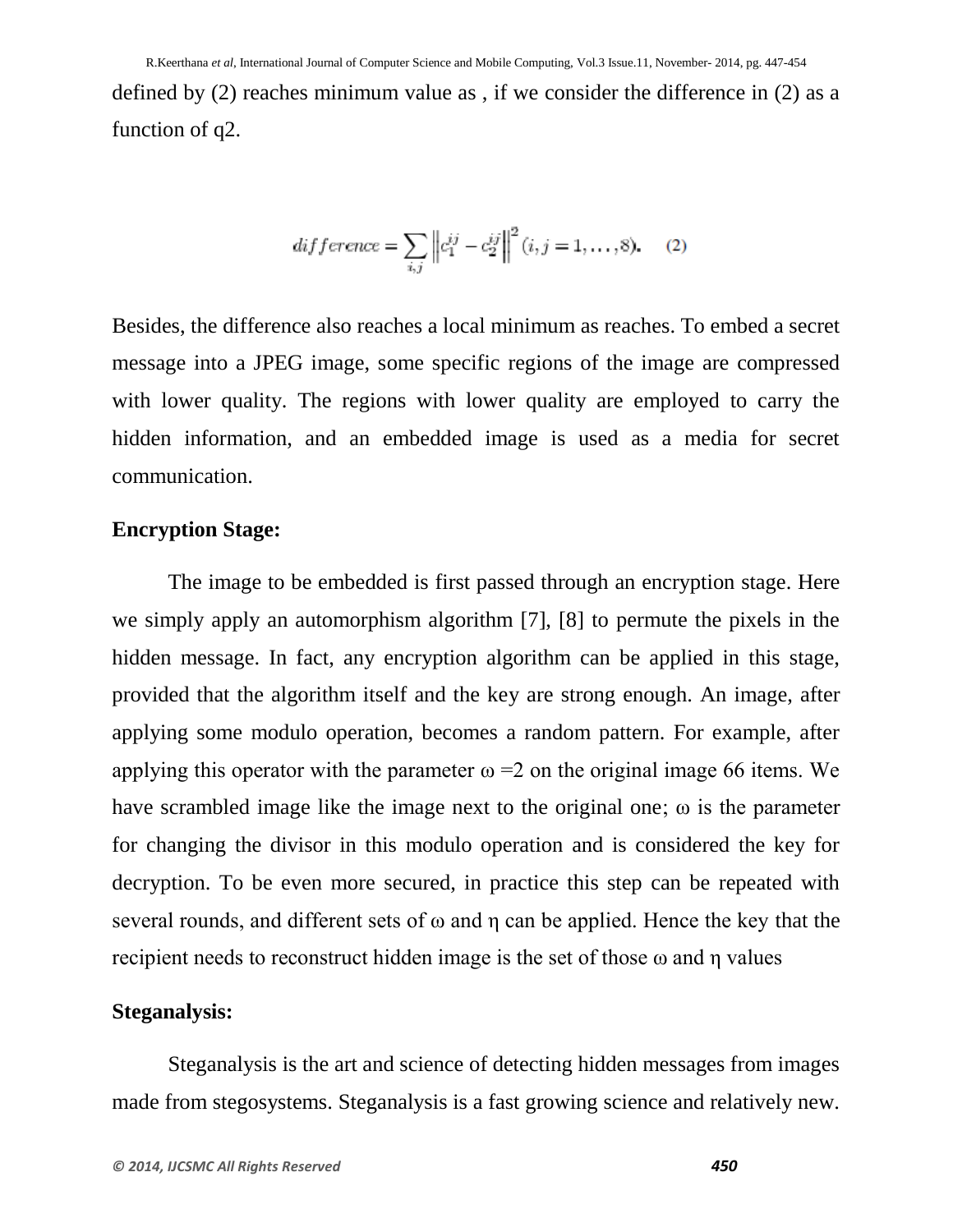Most steganalysis publications are written in the last 10 years. The purpose of steganalysis is to distinguish if an image contains a secret message or not. Researches on this field tend to find statistical properties of images that the stegosystem doesn't conserve or find methods that one can find out if the image was altered at all or not. Thus, steganalysis is considered successful if it can guess whether an image contains a hidden message or not with a probability higher than random guessing.

## **2.LITERATURE SURVEY**

# **2.1. Simultaneous inpainting for image structure and texture using anisotropic heat transfer model**

A PDE-based image inpainting method using anisotropic heat transfer model, which can simultaneously propagate the structure and texture information.In structure inpainting, the propagating direction and intensity are related to image contents,and the strength of propagation along gradient direction is made inversely proportional to the magnitude of gradient. In texture inpainting, the added texture term reflects periodicity along the texture and its perpendicular direction. For numerical implementation, the step size of finite difference is adaptively chosen according to the curvature, leading to fewer iteration steps and satisfactory inpainting quality. Compared with other high order PDE methods and layered methods, the proposed approach is more concise and doesnt need image decomposition. Image inpainting, on the other hand, is to imitate human professionals in repairing pictures using some mathematical models and computer algorithms to recreate the missing content in the image. The objective is to produce visually satisfactory or acceptable results, rather than a good estimate of the original since there is simply no original. Inpainting of digital images has found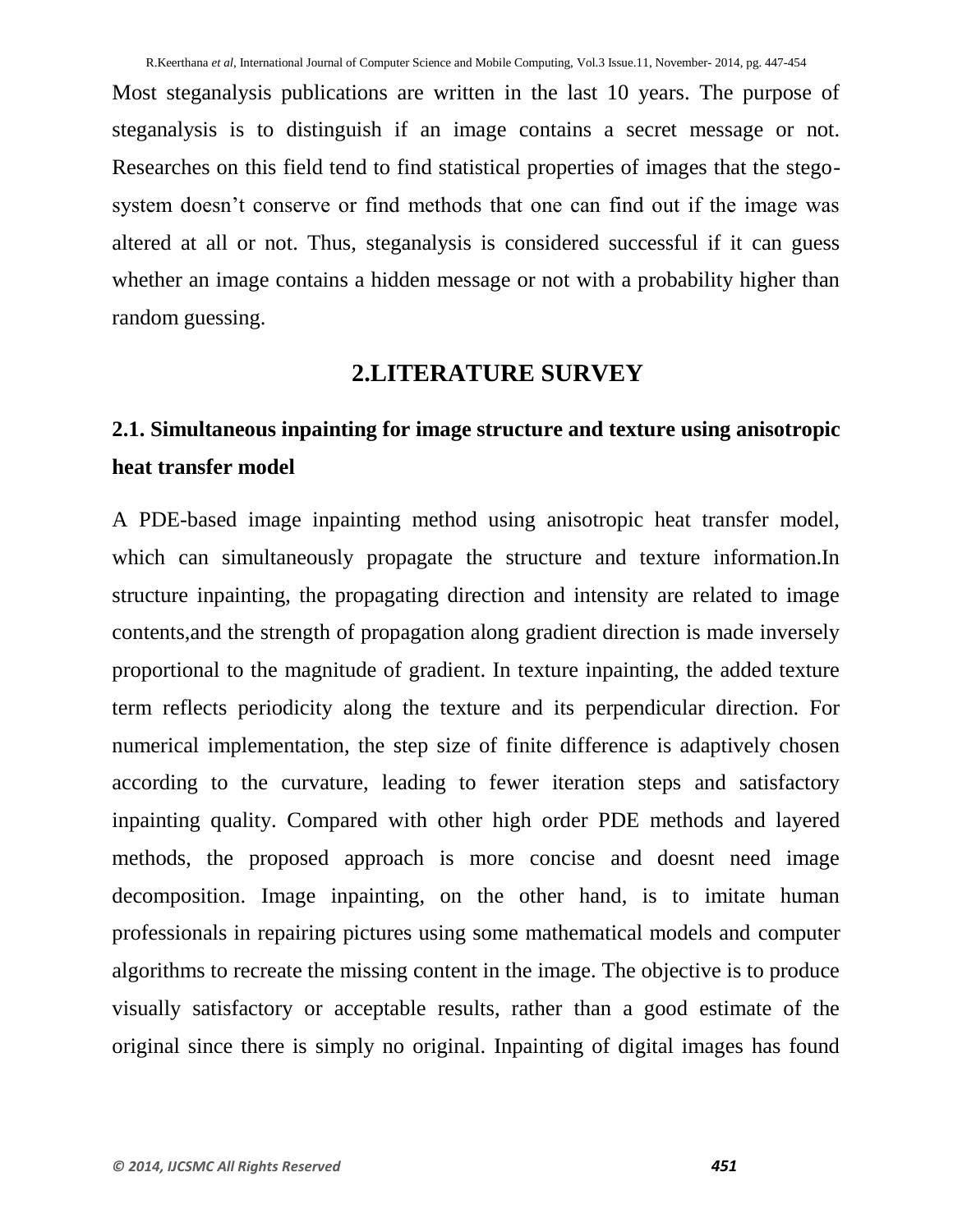applications in such areas as restoration of historical photographs, filling in or removing chosen areas in images, and wiping out visible watermarks.

# **2.2 Reversible data hiding based on multilevel histogram modification and sequential recovery**

Data hiding, also called information hiding, plays an important role in information security. It aims at embedding imperceptible confidential information in cover media such as still images, videos, audios, 3D meshes, etc. It consists of several branches such as steganography, watermarking, visual cryptography, etc. The data hiding scheme proposed in this work can be classified into the category of steganography. Steganography is usually used for covert communications. Thus the high embedding capacity is the main concern in this kind of technique. In contrast, watermarking is usually used for copyright protection and announcement. Thus researchers aim at improving the robustness of watermark content against intentional or unintentional attacks. Therefore, most available data hiding methods can provide a higher capacity than that provided by watermarking schemes. This advantage broadens the application scenarios of data hiding. A reversible data hiding scheme based on histogram modification. Its principle is to modify the histogram constructed based on the neighbor pixel differences instead of the host image's histogram. Many peak points exist around the bin zero in this histogram due to the similarity of adjacent pixel values. Besides, many zero points exist in both sides of the bin zero. Here the peak point refers to the height of histogram bin with the largest statistical value (i.e., the count falling in the corresponding bin), and the zero point means the histogram bin with zero value. In our case, all the differences are classified into levels of[−255, 255] and each level corresponds to a histogram bin. Henceit is reasonable to modify the histogram with a multilevel mechanism for hiding more secret data. In decoder, the host image pixels are recovered one by one. That is, each pixel is recovered aided by its previously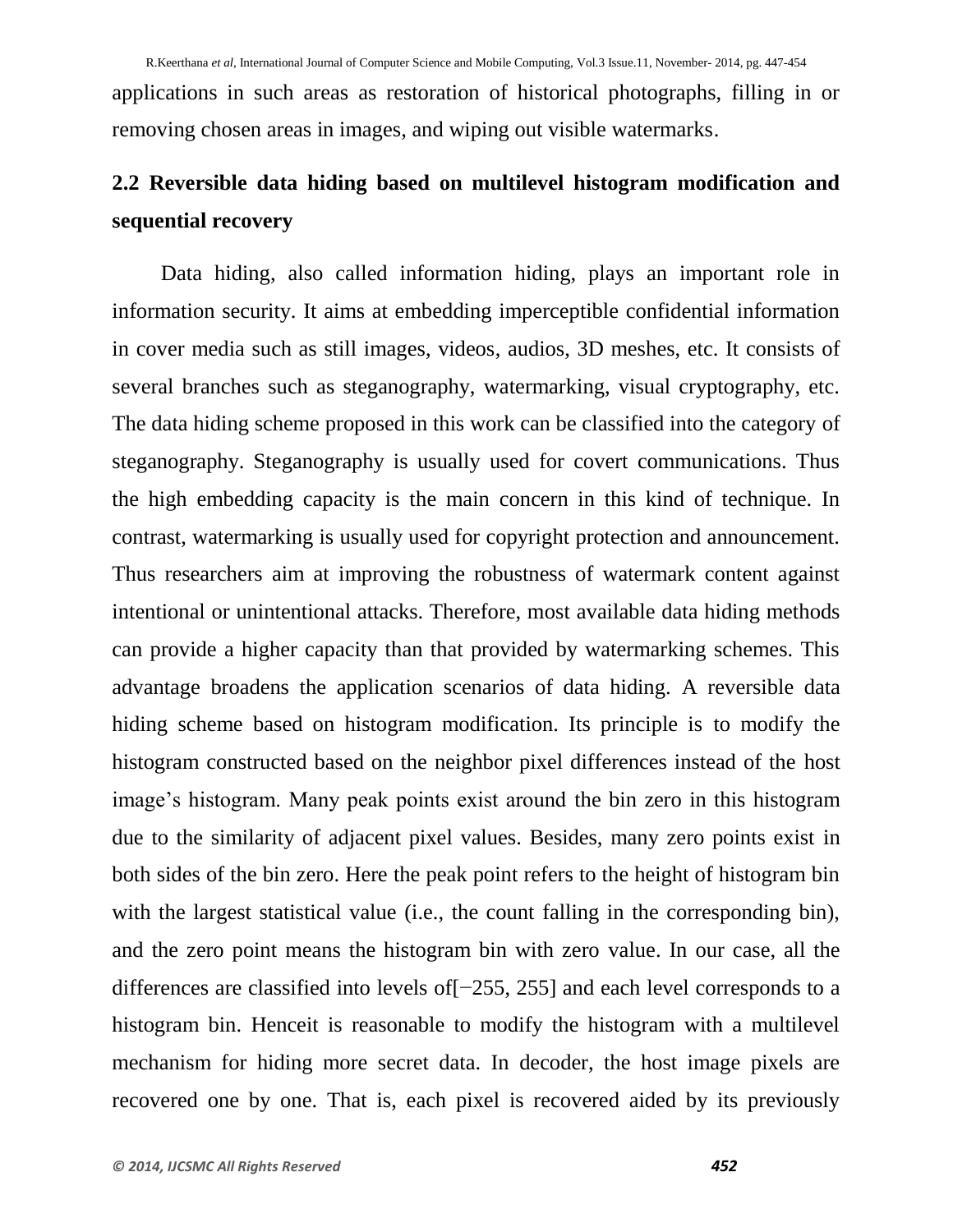recovered neighbor. Meanwhile, the secret data is extracted from the marked adjacent pixels' differences.

#### **2.**3. **Efficient image inpainting using adaptive edge-preserving propagation**

An image inpainting algorithm based on adaptive edge-preserving propagation for structure repairing. Neighbouring information is progressively propagated into damaged region. The optimal size and location of the window containing damaged pixel are adaptively chosen according to the intact degree and colour distribution. To preserve sharpness of edges, contributing weights of the pixels in neighbouring window are decided by their direction with isophote and distance with damaged pixels. Compared with typical partial differential equation (PDE)-based methods, the proposed approach is more concise and efficient, and can give satisfactory results for structural information repairing. Experiments are carried out to show effectiveness of the method.

# **3.CONCLUSION**

In order to enhance the availability of embeddable space and reduce the prediction error simultaneously, an adaptive strategy based on the distribution characteristics of image content was adopted, in which fewer reference pixels were chosen in the smooth regions of cover images and more reference pixels were chosen in the complex regions. According to the reference pixels that were chosen, the PDEbased in painting algorithm using the CDD model can generate the prediction image effectively that has the similar structural and geometric information as the cover image. Through the use of the adaptive strategy for choosing reference pixels and the inpainting predictor, the accuracy of the prediction result was high, and larger numbers of embeddable pixels are acquired. In this paper , the merge and sort algorithm used to split image into two blocks then data will be hided on both